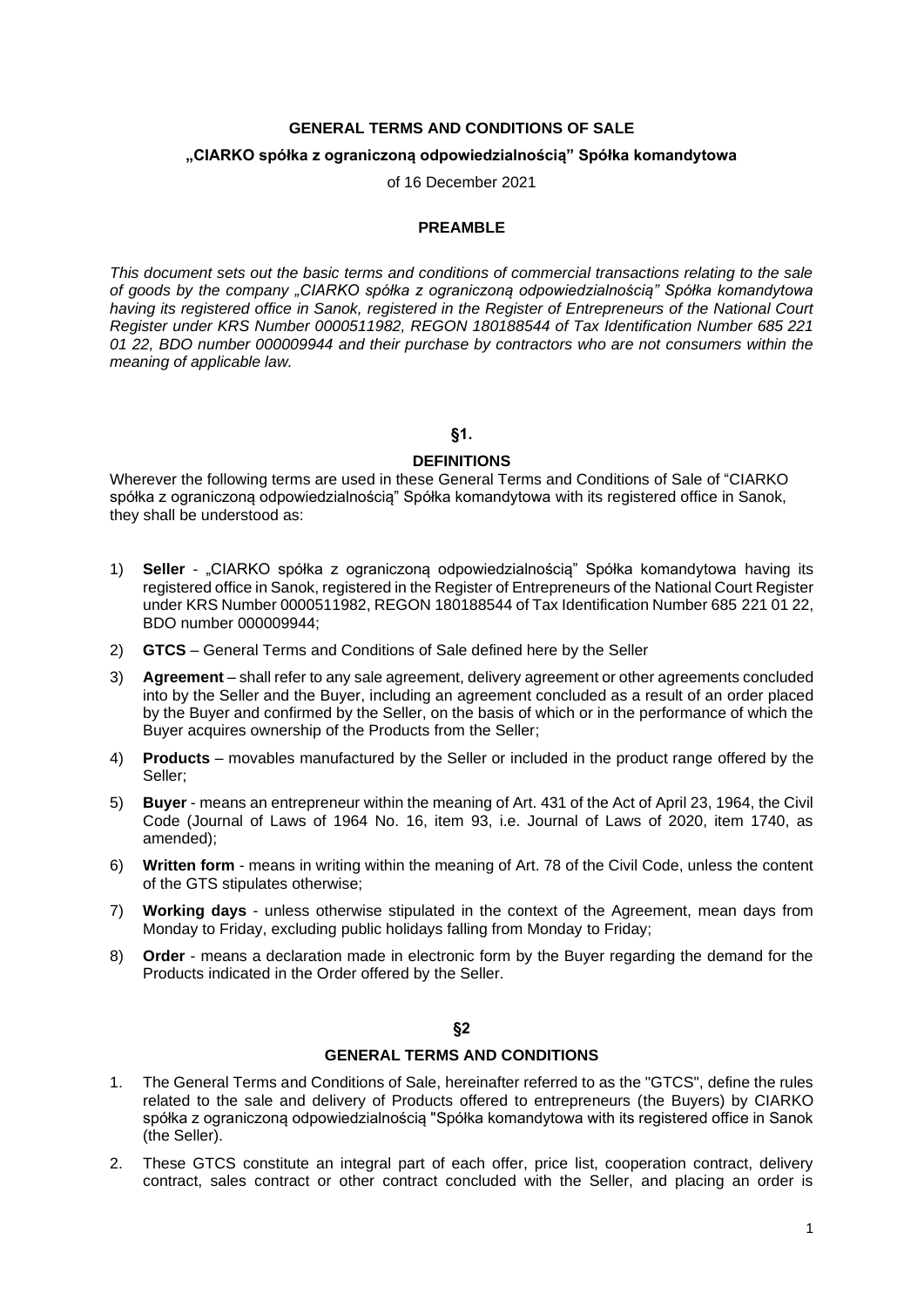tantamount to the Buyer's acceptance of the provisions of the GTCS, unless the Parties agree otherwise. The current version of the GTCS is available in an electronic form on the Seller's website and directly at the Seller's premises.

3. These GTCS should be interpreted in full. Any conditions other than those described in the GTCS must be previously agreed on and approved in writing by both Parties under pain of nullity and as such they also take precedence over the GTCS.

# **§ 3.**

### **OFFER AND CONCLUDING AN AGREEMENT**

- 1. Catalogues, announcements, advertisements for Products published by the Seller or on his behalf, and other information about the Products do not constitute an offer within the meaning of Art. 66 of the Civil Code.
- 2. The Seller shall submit offers in writing, and this requirement shall also be considered met, within the meaning of this section, when an offer is submitted via e-mail
- 3. Offers submitted by the Seller will no longer be binding if the Buyer does not submit a declaration of acceptance of the offer within two weeks from the date of receiving the Seller's offer, unless a different date is indicated in the offer.
- 4. Offers submitted by the Seller may be accepted by the Buyer only without any reservations of changes or additions.
- 5. If the Buyer reports any changes or additions to the content of the offer submitted by the Seller, the Seller may, within two weeks of receiving the modified offer, submit a declaration of acceptance of the modified content of the offer in writing. Failure by the Seller to submit the declaration cited in the preceding sentence shall be deemed as the rejection of the proposed changes or additions to the offer.
- 6. The Sales Agreement shall be deemed concluded upon the submission by the Seller of the declaration of acceptance of the order submitted by the Buyer, and in the case of the offer submitted by the Seller - upon the delivery of the Buyer's order to the Seller in accordance with the Seller's offer (without changes and reservations).

### **§4.**

# **ORDERS AND TERMS OF DELIVERY**

- 1. Within the meaning of this Section, the submission of a declaration by the Seller or the Buyer via e-mail to the Seller's e-mail address provided in the offer, Order or Agreement shall also be considered equivalent to the written form.
- 2. All orders and offers submitted by the Buyer, as well as the proposed changes to their content, are considered effectively submitted only if they have been submitted and / or confirmed in writing.
- 3. Orders or offers submitted by the Buyer should be prepared on the Buyer's letterhead and have the form of a pdf document, ensuring the integrity of the content, and should contain detailed information on the Buyer's requirements for the Products, and in particular the Order will contain at least the following components:
	- a) Clear and unambiguous identification of the Buyer with an indication of the current tax identification number;
	- b) Index (unique identifier) and name of the Product;
	- c) The quantity of the ordered type of Product;
	- d) The price in accordance with the Seller's current Price List, delivered to the Buyer by the Seller;
	- e) Order date;
	- f) Expected date of order fulfillment;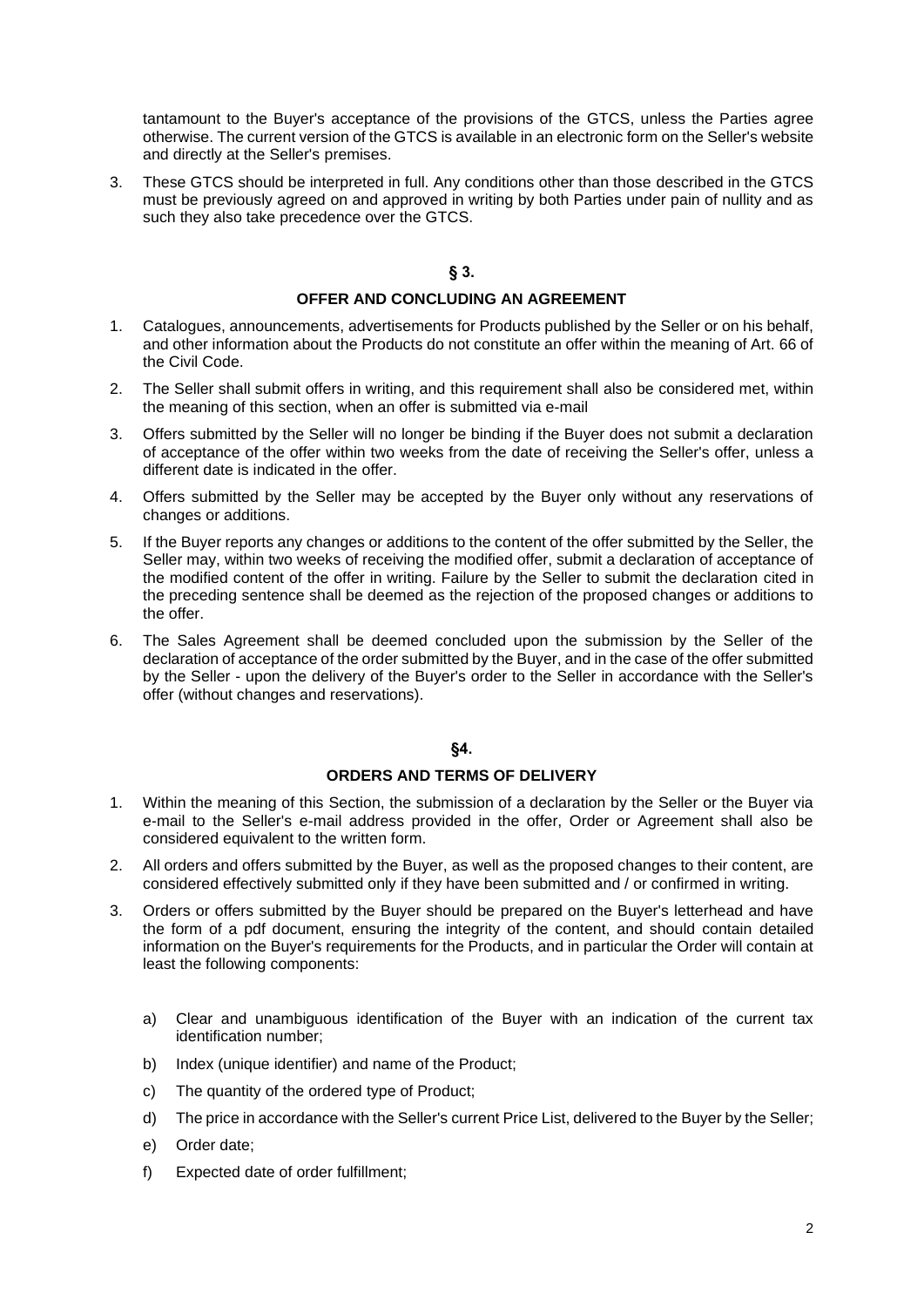- g) expected place of delivery;
- h) indication of other terms of delivery.
- 4. Within 7 working days, the Seller will confirm via e-mail whether he accepts the terms of order fulfillment specified in the Order. If it is not possible to fulfill the order on the terms specified in the Order, the Seller will inform the Buyer about the reasons for the inability to fulfill the given Order and will possibly indicate new terms of the Order fulfillment. Failure to confirm the Order within the indicated period is tantamount to the Order not being accepted for execution.
- 5. The standard deadline for completing the Order is 4 weeks from the confirmation of the Order by the Seller. In the event of any changes made to the delivery dates, the Seller will notify the Buyer of the changes and propose new conditions.
- 6. The products will be packed in such a way that ensures their integrity during transport, loading and unloading. The Seller will select the materials and methods of packaging for the Product in order to meet the following requirements: Product protection, Product storage and the possibility of recycling.
- 7. As standard, deliveries are made by the Seller on the terms of EXW Sanok (Incoterms 2020), unless the parties agree otherwise at the stage of placing and confirming the order.
- 8. Each receipt of the Products will be confirmed by the Buyer or his representative by signing a delivery document (Delivery Note, CMR or other) at the place of delivery.
- 9. Products are considered to be handed over by the Seller and collected by the Buyer in accordance with the delivery document on the date it is signed by the Buyer or his representative. The Seller is not responsible for the quantitative shortages of Products, except for those indicated on the delivery document.
- 10. Upon signing the delivery document by the Buyer or his representative, the Buyer bears the risk of accidental loss or damage to the Products.

### **§ 5.**

### **PRICE**

The unit prices of Products delivered on the basis of these GTCS and separate Agreements concluded with the Seller are specified in the Seller's current Price List, attached to the Seller's offer, unless the Agreement provides otherwise.

# **§ 6.**

# **TERMS OF PAYMENT**

- 1. Payments will be made on the basis of VAT invoices issued by the Seller.
- 2. The currency and terms of payment will be specified in the Agreement concluded by the Parties or in the confirmed Order. The price of the Products will be increased by VAT at the currently applicable rate.
- 3. The Buyer shall pay the amount due within the period agreed between the Parties, specified in the Order confirmation or in the issued VAT invoice, by bank transfer to the Seller's bank account specified in the invoice.
- 4. The date of payment shall be the date of crediting the Seller's bank account.
- 5. In the event of delay in payment, the Seller may demand immediate payment of the outstanding amount with statutory interest on arrears.
- 6. In the event of delay in payments, the Seller has the right to suspend subsequent deliveries until the payment is settled, while retaining the right to charge interest for the delay. After settling the payment, the Seller will promptly indicate to the Buyer the new date of the Order fulfillment. The Seller may also summon the Buyer to pay the dues within 7 (seven) days from the date of delivery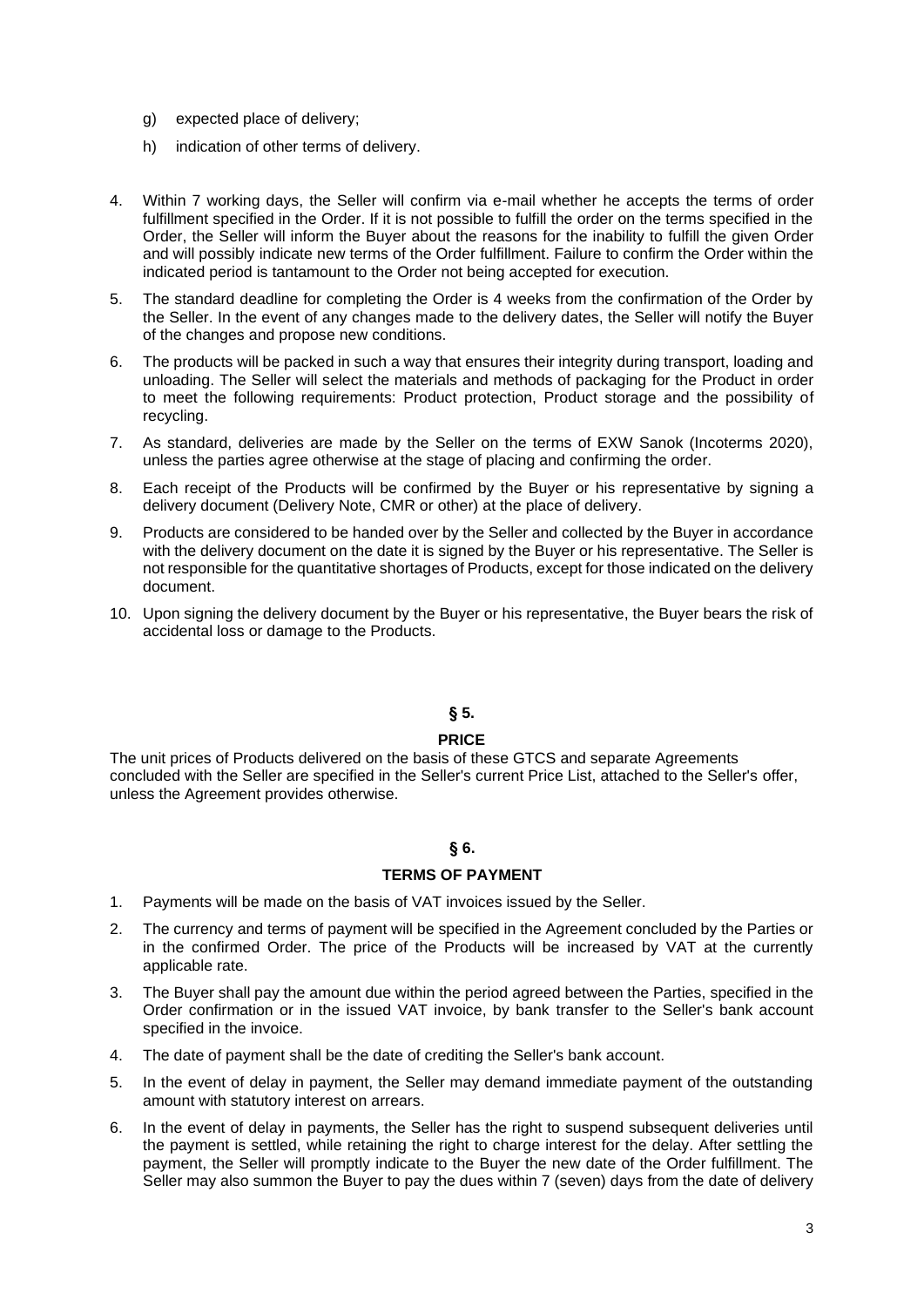of the request to the Buyer, and in the event of failure to pay within the time limit thus set, the Seller may withdraw from the Order in its entirety.

- 7. The Seller declares that he has a large company status within the meaning of Annex I to Commission Regulation (EU) No 651/2014 of 17 June 2014, which recognizes certain types of aid as compatible with the internal market pursuant to Art. 107 and art. 108 of the Treaty (Official Journal of the European Union L 187 of 26/06/2014, p. 1, as amended).
- 8. The Parties accept that in the event of a change of the Seller's Status to the status of a micro, small or medium-sized company within the meaning of Annex I to Commission Regulation (EU) No 651/2014 of 17 June 2014, declaring certain types of aid compatible with the internal market in application of art. 107 and art. 108 of the Treaty (Journal of Laws EU L 187 of 26/06/2014, p. 1, as amended), the payment date indicated by the Buyer in the Orders may not exceed 60 days from the date the debtor is served the invoice or the bill confirming the delivery of the goods or performance of the service.

# **§7.**

# **PRODUCT QUIALITY AND WARRANTY**

- 1. The Seller guarantees to the Buyer that the Products delivered under the Agreement meet the European standards required for this type of Products, that the Products constituting the subject of the Agreement will be made in accordance with the Agreement, that the Products will be new, complete and not used before, and that they do not have physical or legal defect.
- 2. The Seller grants a 24-month warranty for the Products delivered. The warranty is counted from the date of delivery of the Product to the Buyer.
- 3. The Buyer is obliged to check the delivered Products immediately, with due professional diligence and in accordance with applicable law.
- 4. If the delivered Products do not meet the quality requirements, the Buyer has the right to submit appropriate claims against the Seller by drawing up a complaint protocol in writing and serving it effectively to the Seller immediately, no later than within 5 days from the detection. All claims against the Seller shall be submitted in electronic form, including to the e-mail address serwis@ciarko.pl and the addresses indicated in the Order.
- 5. The complaint will be considered on the condition that the following data is provided: order date, Product name, quantity subject to complaint, precise and detailed description of the reason / subject of the complaint / defects revealed.
- 6. The Seller shall consider the complaint within 21 days of its receipt.
- 7. Taking into account the quantity complaint, the Seller will provide the Buyer with the number of missing Products or will reduce the price accordingly for the missing part of Order.
- 8. In case of a complaint regarding the quality, the Seller shall replace the faulty Product with a Product free from defects. If the Seller is not able to deliver Products free from defects, he will inform the Buyer about it and offer a price reduction.
- 9. The Buyer will take over the guarantor's obligations towards his end customers, unless the Parties agree otherwise. Subject to the preceding sentence, the Buyer undertakes to provide the final customer with information that complaints under the warranty should be reported to the Buyer.
- 10. Complaints concerning the damage to the Products resulting from improper use, installation or storage of the Products will be considered groundless and will not be taken into account.
- 11. The Buyer or the entity indicated by the Buyer as responsible for the provision of maintenance services undertakes to purchase spare parts for the Products directly from the Seller or an entity indicated by the Seller. Repair of the Products with the use of spare parts from another source voids the warranty.
- 12. The Seller excludes the application of the provisions of the Civil Code on the warranty for physical defects of the Products.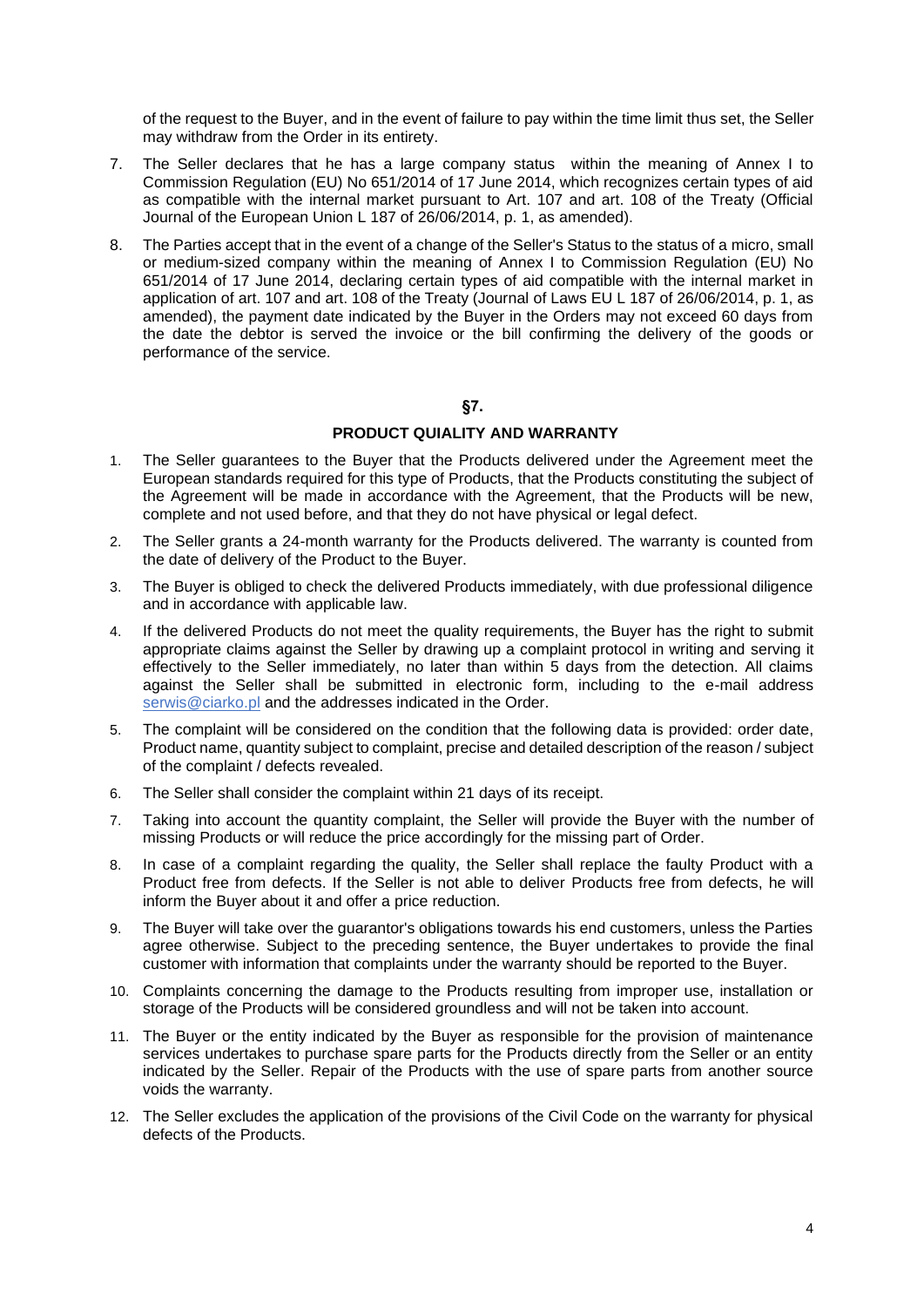# **§8.**

# **SELLER'S LIABILITY**

- 1. The Seller is liable only for the correct execution of the Order, in accordance with the parameters indicated by the Buyer in the Order placed and within the limits of the actual damage suffered by the Buyer. In particular, the Seller is not responsible for the Buyer using the delivered Product inconsistently with its intended use, for the suitability of the Product for the purpose intended by the Buyer and for faulty assembly, as well as for the choice of technical solutions, and selection of the assembly method.
- 2. The Seller shall not be liable for differences in colors and shades of the delivered Products of the same type, if these differences result from the use of components for production, the parameters of which are within the tolerance provided by the relevant standards for this type of components.
- 3. The Seller is not liable for damages caused by improper storage of the Products, and for the consequences of using inappropriate installation and assembly materials.
- 4. The Parties exclude the Seller's liability for damage caused to third parties by Products delivered to the Buyer by the Seller, including damage caused to them by a dangerous product. The Buyer shall indemnify the Seller from liability towards third parties and undertakes to satisfy all claims submitted by them.
- 5. Apart from the claims set out explicitly in these GTCS, the Buyer is not entitled to any further claims against the Seller under the Civil Code, as well as claims based on other legal grounds.
- 6. If the Buyer withdraws the placed Order, which is in progress, or introduces any changes to such an Order, the Buyer is obliged to cover all costs incurred by the Seller in connection with the implementation of the original Order, in particular the costs of the ordered materials, costs of manufactured Products, and the production process being underway. These materials, Products and production process underway, after settling the payment, are the property of the Buyer and will be delivered to him by the Seller in accordance with the terms of delivery.
- 7. Any photos, drawings, sketches, designs, mock-ups, IT tools and other materials of this type provided by the Seller to the Buyer are the property of the Seller. These materials are intended only for the use of the Buyer to the extent specified by the Seller, and their disclosure to third parties requires the prior consent of the Seller, expressed in writing, under pain of nullity.

### **§ 9.**

### **FORCE MAJEURE**

- 1. The parties shall not be liable for non-performance or improper performance of obligations under the agreement, if such non-performance or improper performance is a consequence of force majeure.
- 2. For the purposes of this Agreement, "force majeure" means external, extraordinary events that the Parties could not foresee, avoid or prevent, even with due diligence. The term "force majeure" includes natural disasters, states of epidemics, pandemics, epidemic threats, fires, earthquakes, floods, storms, wars and hostilities, blockades, uprisings, sabotage, revolts, national strikes, embargoes, prohibitions and restrictions introduced by authorities state and other circumstances beyond the control of the Parties and arising after the conclusion of this Agreement. In particular, the Parties agree that force majeure are the events and limitations that may be introduced by state authorities in connection with the COVID-19 epidemic and which will prevent the Parties from implementing this Agreement or execution of individual orders under the conditions specified therein.
- 3. The party affected by Force Majeure is obliged to immediately notify the other Party in writing, otherwise null and void, of the occurrence of circumstances bearing the features of Force Majeure within the meaning of sec. 2 above. The Parties undertake to immediately negotiate the concluded Agreements in order to restore the contractual balance. In the event that the conducted negotiations do not lead to reaching an agreement within 30 days from the date of notification of the occurrence of circumstances justifying the commencement of these negotiations, the Agreements concluded by the Parties shall be terminated in the part not yet performed by both Parties, on the first day following the expiry of the 30-day period provided for negotiations, unless the Parties agree